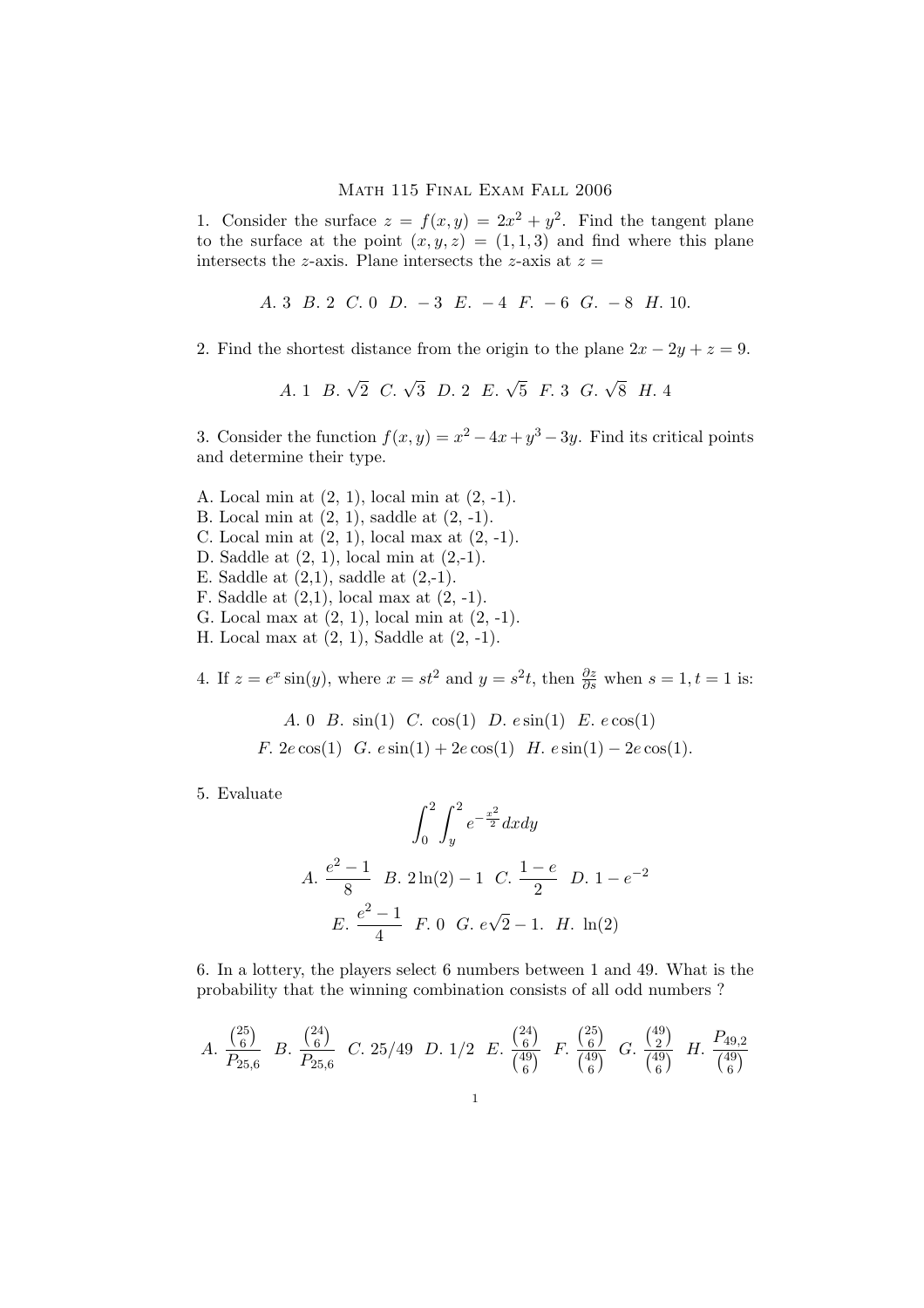7. A jar contains 6 red balls and 4 green balls. If three balls are selected at random (without replacement) what is probability that there are more red balls than green balls?

A. 3/10 B. 1/2 C. 3/5 D.6/11 E. 2/3 F. 7/11 G. 83/120 H. 7/13

8. 6% of Type A light bulbs are defective, 4% of Type B light bulbs are defective, and 2% of Type C light bulbs are defective. A light bulb is selected at random from a batch of light bulbs containing 50 Type A bulbs, 30 Type B bulbs, and 20 Type C bulbs. The selected bulb is found to be defective. What is the probability that the selected bulb was of Type A?

A. 3/4 B. 10/23 C. 1/3 D. 2/3 E. 15/23 F. 2/23 G. 1/2 H. 7/10

9. X is a continuous random variable on the interval  $[0,1]$  whose density function is of the form  $k - kx$  for some constant k. What is  $Var(X)$ ?

A. 1/6 B. 1/2 C. 1/18 D. 2/3 E. 0 F. 1/3 G. 1/9 H. 13/180.

10. The waiting time for an elevator is an exponentially distributed random variable with mean 3 minutes, i.e., it has probability density function  $f(x) =$ 1  $\frac{1}{3}e^{-\frac{x}{3}}$  for  $x \ge 0$ . When your guest arrives at your floor you ask if he had to wait longer than 6 minutes for the elevator. He says no. What is the probability that he had to wait at least 3 minutes?

A. 1/2 B. 
$$
(e-1)/(e-2)
$$
 C.  $e^{-1}/e^{-2}$  D.  $e^{-2}/e^{-1}$  E.  $e^{-2}$   
\nF.  $e^{-1} - e^{-2}$  G.  $(e^{-1} - e^{-2})/(e^{-2} - 1)$  H.  $(e^{-1} - e^{-2})/(1 - e^{-2})$ 

11. A fair coin is tossed 8 times. What is the probability that the number of heads in the first four tosses equals the number of heads in the last fours tosses? (e.g. HTTHHHTT they are equal, HHTHTTHH they are not equal. Note that  $2^4 = 16$ ,  $2^5 = 32$ ,  $2^6 = 64$ ,  $2^7 = 128$ ,  $2^8 = 256$ )

A. 
$$
\frac{92}{256}
$$
 B.  $\frac{70}{256}$  C.  $\frac{54}{256}$  D.  $\frac{50}{256}$  E.  $\frac{42}{256}$  F.  $\frac{36}{256}$  G.  $\frac{32}{256}$  H.  $\frac{28}{256}$ 

12. The number of clicks of a Geiger counter is a Poisson process with a mean of 2 clicks per minute. What is the probability there are three or more clicks in 2 minutes.

$$
A.\frac{2}{e} B.1-2/e C.1-5e^{-2} D.1-3e^{-3} E.1/e F.1-13e^{-4} G.12e^{-4} H.1-21e^{-4}
$$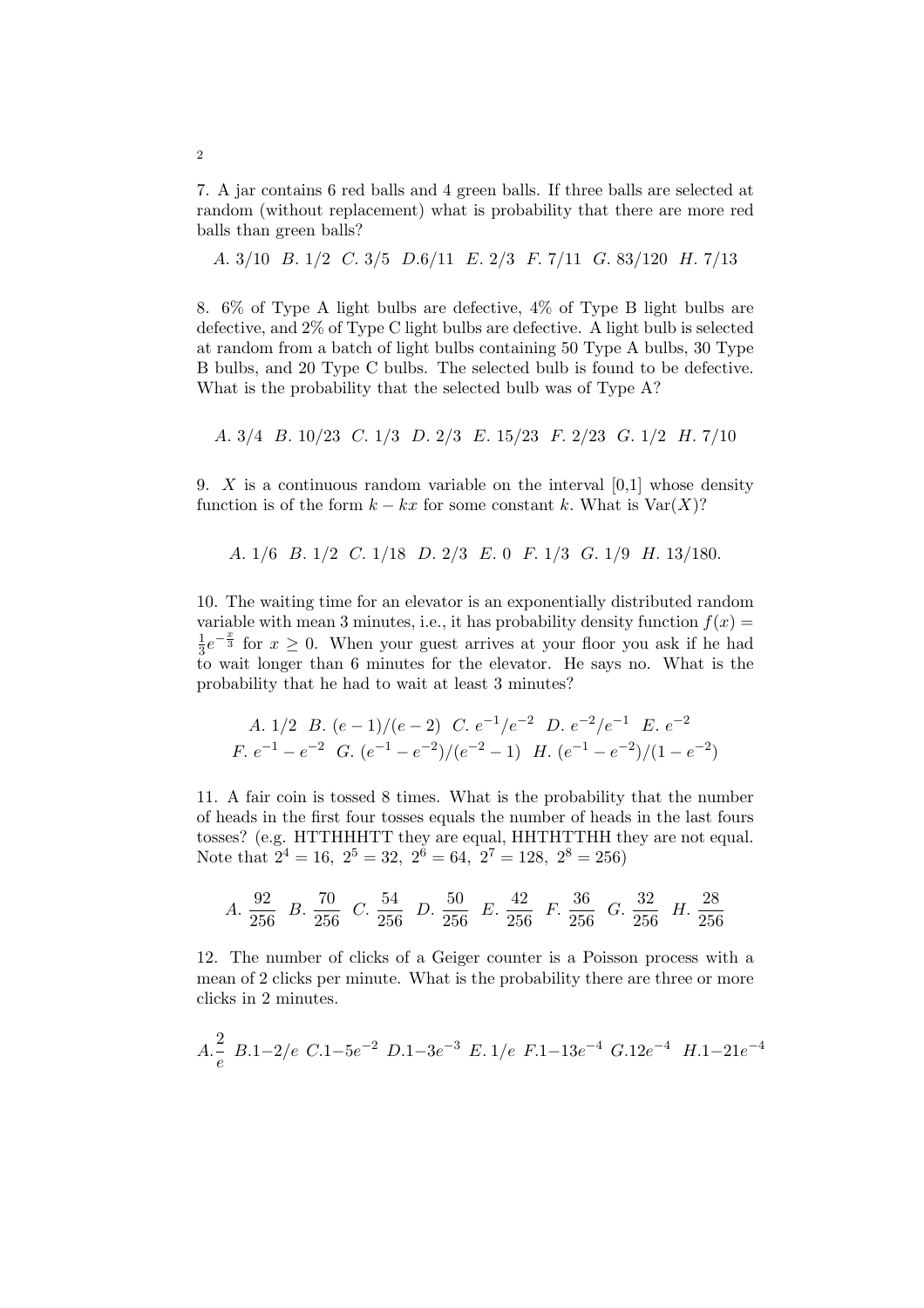13. A gambler play a certain game. For each play, the gambler will get \$10 if he win and lose \$10 if he lose. Suppose that the probability to win is  $p$  $(0 \le p \le 1)$  and he begins playing with a given fortune \$100, what is the expected value after  $n$  independent plays of game?

A. 
$$
100 + 10np(1 - p)
$$
 B.  $100 + 10n(1 - 2p)$  C.  $100 + 10n(2p - 1)$   
D.  $100 + 10np(2p - 1)$  E.  $100 + 10np(1 - 3p)$  F.  $100 + 10n \frac{p}{1 - p}$ 

14. The following is a contour plot of  $z = f(x, y)$ .



What is  $f(x, y)$ ?

A. 
$$
x^2 + y^2
$$
 B.  $2x^2 + y^2$  C.  $x^2 - 10y^2$  D.  $x^2 - y^2$   
E.  $2xy$  F.  $x^2 - y$  G.  $xy$  H.  $x^2 + y$ 

15. Which of the following statements regarding the system of equations  $\overline{a}$ 

$$
\begin{cases}\nx - y + z = 1 \\
x + 2y + 3z = 4 \\
2x + 4y + 6z = k\n\end{cases}
$$

is true ?

- (1) The system has a unique solution for any value of  $k$ .
- (2) The system has a unique solution only when  $k = 8$ .
- (3) The system has a unique solution only when  $k = 0$ .
- (4) The system only has infinitely many solutions when  $k = 8$ .
- (5) The system infinitely many solutions for every value of  $k$ .
- (6) The system has a unique solution for  $k = 0$  and infinitely many when  $k = 8$ .
- (7) The system never has a solution.
- (8) The system has infinitely many solutions when  $k > 0$ , a unique solution when  $k = 0$ , and no solutions for  $k < 0$ .